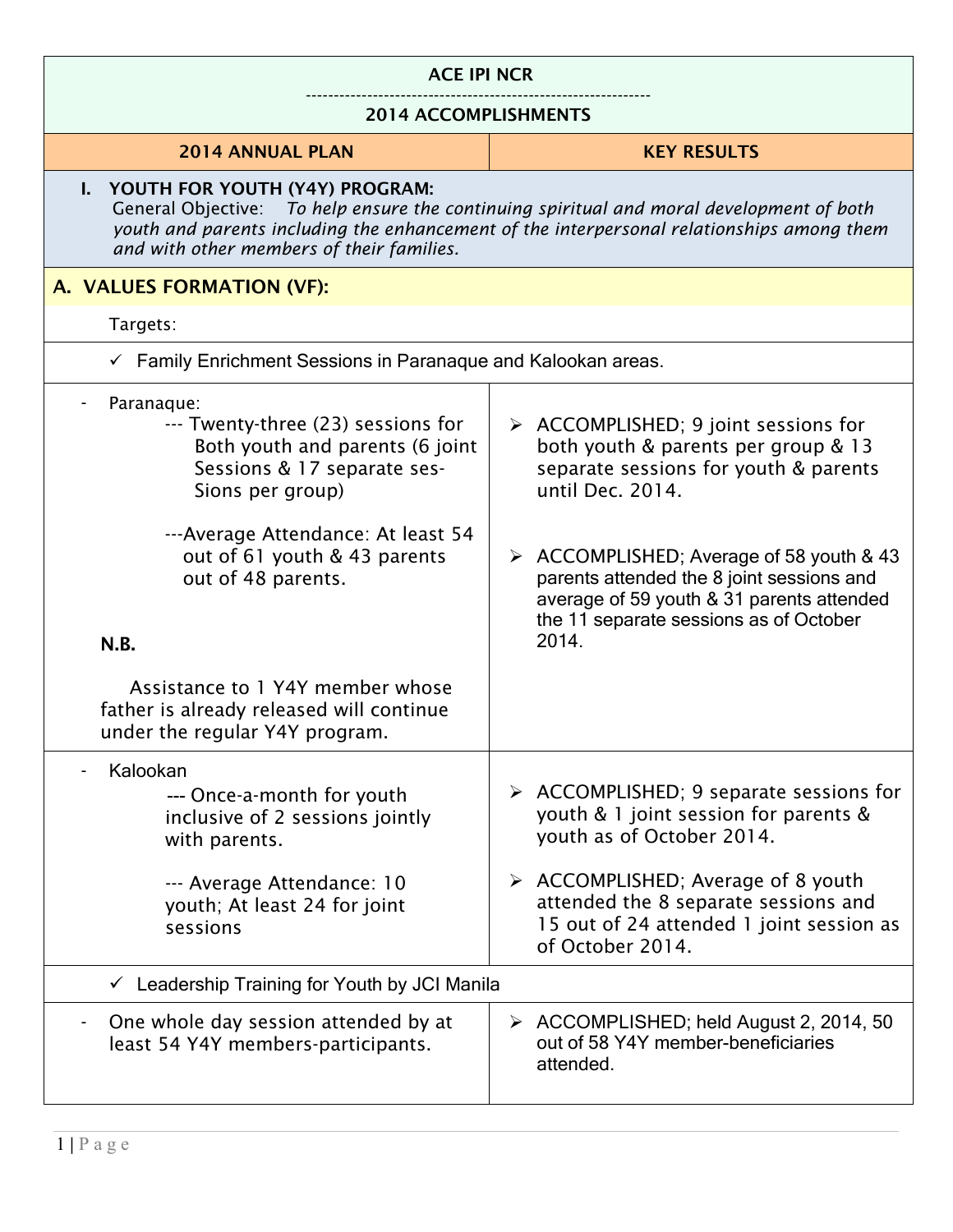| <b>2014 ANNUAL PLAN</b>                                                                                                                              | <b>KEY RESULTS</b>                                                                                                                                                       |
|------------------------------------------------------------------------------------------------------------------------------------------------------|--------------------------------------------------------------------------------------------------------------------------------------------------------------------------|
| Regular Monitoring of attendance in Parish-based activities.                                                                                         |                                                                                                                                                                          |
| Paranaque: All youth and parent<br>members (Monthly)                                                                                                 | > ACCOMPLISHED                                                                                                                                                           |
| Kalookan: All youth members only<br>(Monthly)                                                                                                        | > ACCOMPLISHED                                                                                                                                                           |
| $\checkmark$ Annual Recollection/Christmas Fellowship                                                                                                |                                                                                                                                                                          |
| Attendance: At least 110 Y4Y<br>members (parents and youth), 2 <sup>nd</sup><br>week of December<br>Note: This serves as last VF session for         | $\triangleright$ ACCOMPLISHED; A total of 162<br>individual Y4Y youth & parent-members,<br>non-Y4Y members, Y4Y alumni,<br>volunteers/donors & facilitators<br>attended. |
| both areas.                                                                                                                                          |                                                                                                                                                                          |
| $\checkmark$ Participation in Parish Youth Encounter                                                                                                 |                                                                                                                                                                          |
| Attendance: At least 50 youth<br>member-participants (April, 3 nights & 2<br>days).                                                                  | > NOT ACCOMPLISHED; OLUP rescheduled<br>it next year; instead 8 Y4Y youth-<br>members were recruited to attend the<br>PREX Seminar at the parish.                        |
| √ Y4Y Program for Sacred Heart of Jesus Parish community in Hillsborough, Alabang                                                                    |                                                                                                                                                                          |
| Assistance extended to 12 youth recom-<br>Mended by Fr. Legaspino (ACE IPI's<br>Spiritual Director & Sacred Heart of Jesus<br>Parish' Parish Priest) | $\triangleright$ ACCOMPLISHED; youth and parents<br>started attending the Values Formation<br>in June 2014 and thereafter.                                               |
| <b>B. EDUCATIONAL ASSISTANCE:</b> (High School, Vocational and College courses)                                                                      |                                                                                                                                                                          |
| Targets: A maximum of 75 youth for School year 2014-2015                                                                                             |                                                                                                                                                                          |
| $\checkmark$ School supplies                                                                                                                         |                                                                                                                                                                          |
| Paranaque: 1 Elem., 13 K-12, 4 High<br>School, 5 Voc. & 32 College<br>Total = $55$ members                                                           | > ACCOMPLISHED; all 52 Y4Y members<br>benefitted.<br>Note: Two Y4Y member-beneficiaries<br>resigned from the program.                                                    |
| 2 Vocational & 6 College<br>Kalookan:<br>Total = $8$ members                                                                                         | > ACCOMPLISHED; 5 out of 8 Y4Y<br>members benefitted.<br>Note: One decided to quit school; the                                                                           |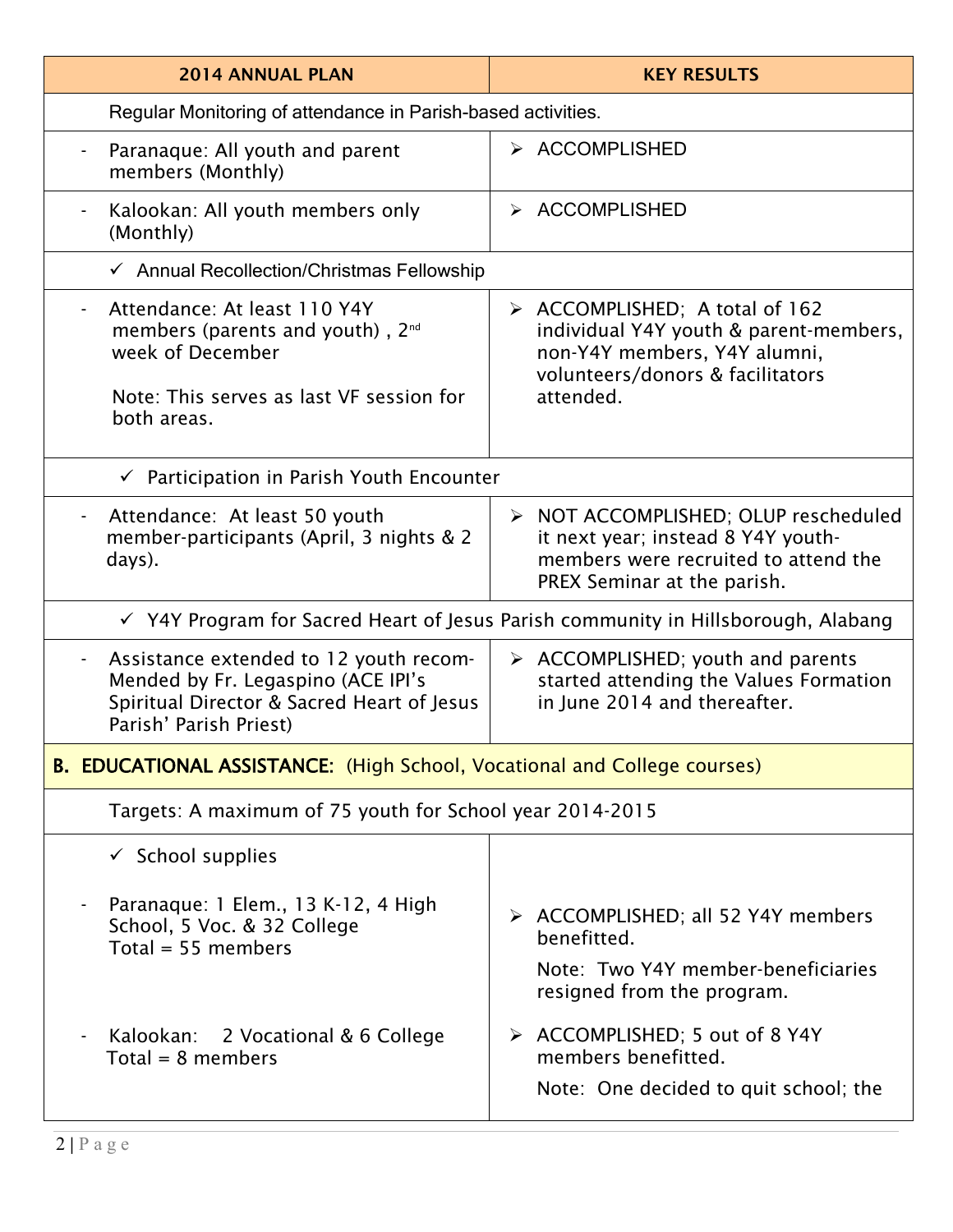| <b>2014 ANNUAL PLAN</b>                                                      | <b>KEY RESULTS</b>                                                                                       |
|------------------------------------------------------------------------------|----------------------------------------------------------------------------------------------------------|
|                                                                              | other one took TESDA course & the<br>other one will take entrance exam next<br>school year.              |
| Sacred Heart of Jesus Parish: 12 Y4Y<br>members in high school               | > ACCOMPLISHED; 7 K-12 & H.S. and 5<br>college students provided with school<br>supplies                 |
| $\checkmark$ Daily Fare-support                                              |                                                                                                          |
| Paranaque: 18 (1 Elem., 13 K-12, & 4<br>High School)                         | > ACCOMPLISHED; 15 benefitted.<br>Note: 2 resigned from the program.                                     |
| Sacred Heart of Jesus Parish: 12 Y4Y<br>members in High School               |                                                                                                          |
| $\checkmark$ Tuition and fare allowance for<br><b>Vocational and College</b> | $\triangleright$ ACCOMPLISHED; 4 college students<br>benefitted<br>Note: 1 resigned from the program.    |
| Parañaque: 5 Vocational & 32 College<br>Total: 37 members                    | > ACCOMPLISHED; all 36 Y4Y members<br>benefitted while 1 Y4Y college from U.P.<br>provided full support. |
| Kalookan: 2 Vocational & 6 College<br>Total: 8 members                       | $\triangleright$ ACCOMPLISHED; 6 out of 8 provided<br>with tuition fee and fare allowance.               |
| $\checkmark$ Project Support                                                 |                                                                                                          |
| Parañaque: 1 Elem., 13 K-12 & 4 H.S.<br>Total: 18 members                    | > ACCOMPLISHED; Fifteen (1 - Elem., 11 -<br>K-12 & 3 H.S.) Y4Y members out of 18<br>benefitted.          |
|                                                                              | NOTE: Two Y4Y members cannot<br>comply with ACE IPI's requirements<br>hence resigned from the program.   |
| Sacred Heart of Jesus Parish: 12 Y4Y<br>members in high school               | $\triangleright$ ACCOMPLISHED; Ten (6 K-12 & H.S., & 4<br>College) out of 12 Y4Y members<br>benefitted.  |
|                                                                              | Note: One who is enrolled in a private<br>school did not meet the high tuition fee                       |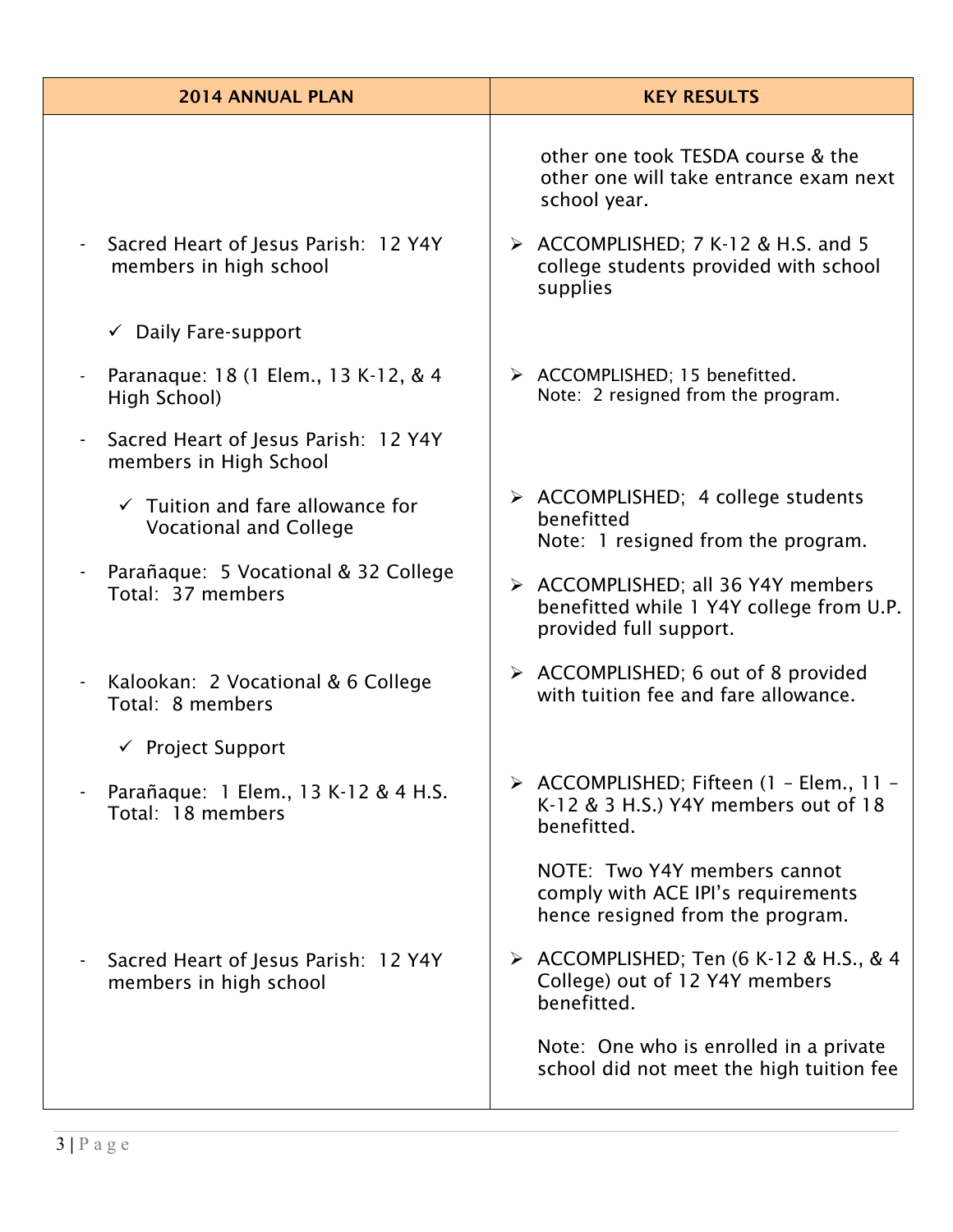| <b>ANNUAL PLAN</b>                                                                                                                                                                                          | <b>KEY RESULTS</b>                                                                                                                                                                                                                                                                                                                                                                                                                                         |
|-------------------------------------------------------------------------------------------------------------------------------------------------------------------------------------------------------------|------------------------------------------------------------------------------------------------------------------------------------------------------------------------------------------------------------------------------------------------------------------------------------------------------------------------------------------------------------------------------------------------------------------------------------------------------------|
|                                                                                                                                                                                                             | hence unable to enroll while the other<br>one dropped-out from school due to<br>family conflict.                                                                                                                                                                                                                                                                                                                                                           |
| $\checkmark$ "Araw ng Pasasalamat" & Recognition<br>Day<br>Kalookan: About 85% of all graduates<br>$\frac{1}{2}$<br>for SY 2013-14 and 2014 summer<br>program (Will also serve as VF session)<br>Within May | > NOT ACCOMPLISHED; Values Formation<br>sessions conducted but was not<br>considered official recognition day.                                                                                                                                                                                                                                                                                                                                             |
| $\checkmark$ Re-orientation of Y4Y program's<br>policies and procedures & Renewal<br>of Memorandum of Agreement<br>between ACE IPI & Y4Y youth and<br>parent members.                                       | $\triangleright$ ACCOMPLISHED; all 51 sponsored youth<br>& their respective parents attended.                                                                                                                                                                                                                                                                                                                                                              |
| Parents of youth beneficiaries will attend<br>and sign a MOA<br>Parañaque, Kalookan and Sacred Heart of<br>Jesus Parish: 100% of youth and parent-<br>members.                                              | $\triangleright$ ACCOMPLISHED; 100% attendance in<br>Parañaque & Sacred Heart of Jesus<br>Parish; 75% in Kalookan because 2<br>parents of Y4Y youth-members were not<br>able to attend.                                                                                                                                                                                                                                                                    |
| $\checkmark$ Others:<br>Job referrals                                                                                                                                                                       | $\triangleright$ Three (3) Y4Y member-beneficiaries<br>graduated from college and 9 from high<br>school from last SY 2013-14.                                                                                                                                                                                                                                                                                                                              |
|                                                                                                                                                                                                             | $\triangleright$ The three college graduates were<br>placed-out and hired for employment at<br>Craves, Net Logic Solutions &<br><b>Privatization &amp; Management Office</b><br>respectively as regular employees while<br>5 others (1 Voc. Graduate is a regular<br>employee; 2 H.S. graduates are on<br>probation & 2 H.S. are employed on a<br>regular basis) & 2 non-Y4Y family<br>members (on probation) were referred<br>at Craves as service crews. |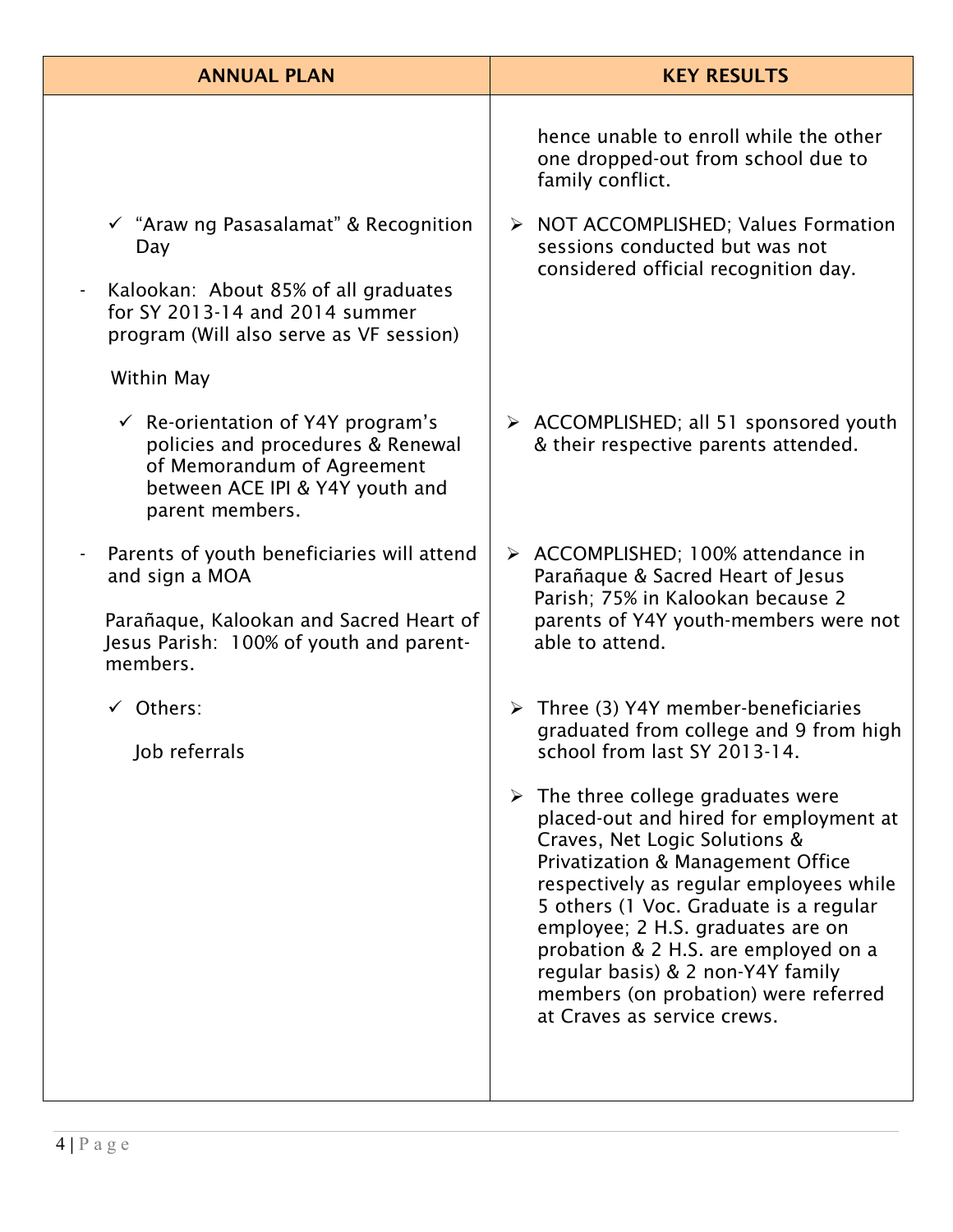| <b>2014 ANNUAL PLAN</b>                                                                                                                              | <b>KEY RESULTS</b>                                                                                                                                                                                                        |
|------------------------------------------------------------------------------------------------------------------------------------------------------|---------------------------------------------------------------------------------------------------------------------------------------------------------------------------------------------------------------------------|
|                                                                                                                                                      | $\triangleright$ One 4 <sup>th</sup> year college from B.S.<br>Accountancy was also referred for<br>training as bookkeeper. Said Y4Y is<br>already working as part-time<br>bookkeeper in a small private<br>organization. |
| $\checkmark$ Access to office internet facility and<br>printing of school paperwork                                                                  | > ACCOMPLISHED. Average of 5-K-12, 3<br>H.S., 2 Vocational, 9 College & 1 college<br>graduate benefitted.                                                                                                                 |
| Y4Y Parañaque only - as the need arises                                                                                                              |                                                                                                                                                                                                                           |
| C. COMPETENCY DEVELOPMENT:                                                                                                                           |                                                                                                                                                                                                                           |
| Targets:                                                                                                                                             |                                                                                                                                                                                                                           |
| $\checkmark$ Art Class/Drawing in Paranaque<br>Parañaque: At least 15 youth attended a<br>maximum of 4 sessions.                                     | > ACCOMPLISHED; 13 out of 15 Y4Y<br>member-beneficiaries completed the 4<br>sessions conducted by volunteer<br>teacher, Jess Gellada.                                                                                     |
| $\checkmark$ One-on-one Tutorial session in<br>Mathematics & English with ACE IPI<br>Pque. Youth Volunteers<br>Parañaque: At least 18 selected youth | > ACCOMPLISHED; 13 out of 18 selected<br>Y4Y member-beneficiaries completed<br>the 16 sessions. Five was not able to<br>attend because 1 is working as house<br>helper and the other 4 are $4th$ yr.                      |
| attended a maximum of 20 sessions.                                                                                                                   | students who is attending the review<br>class.                                                                                                                                                                            |
| $\checkmark$ Tutorial Class in English<br>Kalookan: All 8 youth beneficiaries<br>attended a maximum of 10 sessions.                                  | > PARTIALLY ACCOMPLISHED; 9 out of 11<br>sessions only have English tutorials.                                                                                                                                            |
| $\checkmark$ Review Class for Incoming Fourth<br>Year                                                                                                | > ACCOMPLISHED; All 4 Y4Y incoming<br>fourth year students completed the 19<br>sessions and passed the final exam.                                                                                                        |
| Parañaque: At least 4 fourth year<br>students attended a maximum of 15<br>sessions.                                                                  |                                                                                                                                                                                                                           |
| $\checkmark$ Violin Class                                                                                                                            | > ACCOMPLISHED; all 3 Y4Y member-<br>beneficiaries attended the 7 sessions                                                                                                                                                |
| Parañaque: At least 3 selected youth<br>attended a maximum of 10 sessions.                                                                           | with a total of 30 musical pieces as their<br>lessons.                                                                                                                                                                    |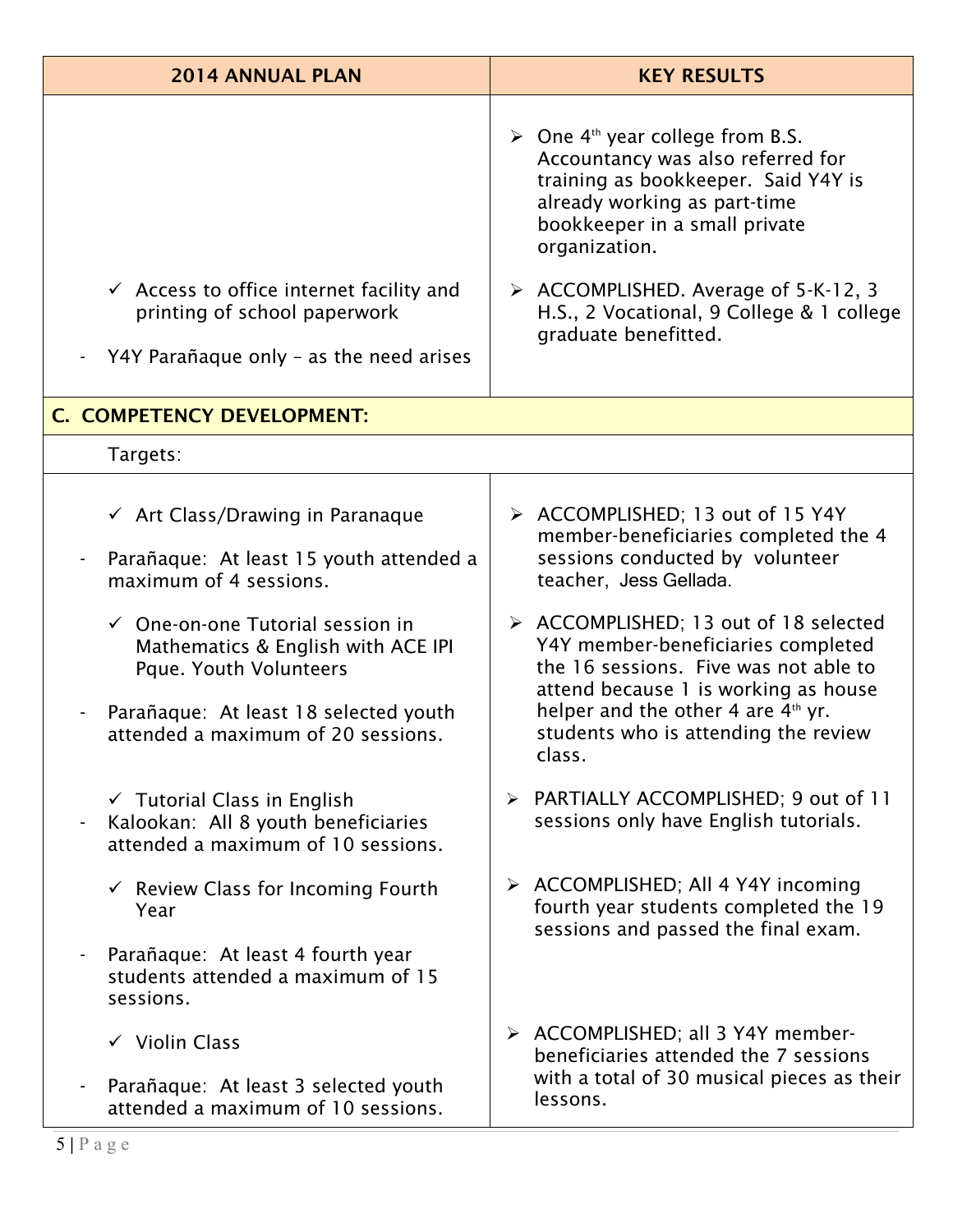| <b>2014 ANNUAL PLAN</b>                                                                                                                                                                                                                                                                                                                                                                                                                                                                                                                         | <b>KEY RESULTS</b>                                                                                                                                                                                                                                                     |
|-------------------------------------------------------------------------------------------------------------------------------------------------------------------------------------------------------------------------------------------------------------------------------------------------------------------------------------------------------------------------------------------------------------------------------------------------------------------------------------------------------------------------------------------------|------------------------------------------------------------------------------------------------------------------------------------------------------------------------------------------------------------------------------------------------------------------------|
| $\checkmark$ Folk Dancing<br>Parañaque: At least 10 selected youth<br>attended a maximum of 5 sessions (3)<br>hrs. per session)                                                                                                                                                                                                                                                                                                                                                                                                                 | > ACCOMPLISHED; all 14 Y4Y member-<br>beneficiaries completed the 6 sessions<br>(2 hours per session).                                                                                                                                                                 |
| D. COMMUNITY ACTION & VOLUNTEERISM                                                                                                                                                                                                                                                                                                                                                                                                                                                                                                              |                                                                                                                                                                                                                                                                        |
| Targets:                                                                                                                                                                                                                                                                                                                                                                                                                                                                                                                                        |                                                                                                                                                                                                                                                                        |
| $\checkmark$ Active participation in parish-based<br>programs and activities.<br>Parañaque: At least 30 Y4Y youth and<br>25 parent-members are made<br>responsible for specific task(s) - All year<br>round<br>$\checkmark$ Supervision of volunteers (Area<br>Coordinators and their assistants)<br>Parañaque: At least 12 volunteers, area<br>coordinators & their assistants regularly<br>supervised and coached to improve<br>performance. - All year round<br>At least 2 volunteers render regular<br>administrative and program services. | > ACCOMPLISHED; Youth - 15 are altar<br>servers, 16 are choir members, 8 PREX<br>members, 3 are lectors/commentators,<br>8 are usherettes & collectors & 20 YUP<br>members.<br>Parents - 1 choir member, 2 are<br>members of Legion of Mary & 1 MBG.<br>> ACCOMPLISHED |
| 2. LIVELIHOOD PROJECT                                                                                                                                                                                                                                                                                                                                                                                                                                                                                                                           |                                                                                                                                                                                                                                                                        |
| Targets:                                                                                                                                                                                                                                                                                                                                                                                                                                                                                                                                        |                                                                                                                                                                                                                                                                        |
| $\checkmark$ Continuing production and marketing<br>of laundry powder, fabric conditioner,<br>liquid detergent and cleaning aid,<br>including liquid handsoap and hand<br>sanitizer.                                                                                                                                                                                                                                                                                                                                                            | > ACCOMPLISHED                                                                                                                                                                                                                                                         |
| A maximum of P30,000.00 worth of<br>products sold.                                                                                                                                                                                                                                                                                                                                                                                                                                                                                              | $\triangleright$ ACCOMPLISHED; total sales as of<br>December 31, 2014 is P41, 341.00.                                                                                                                                                                                  |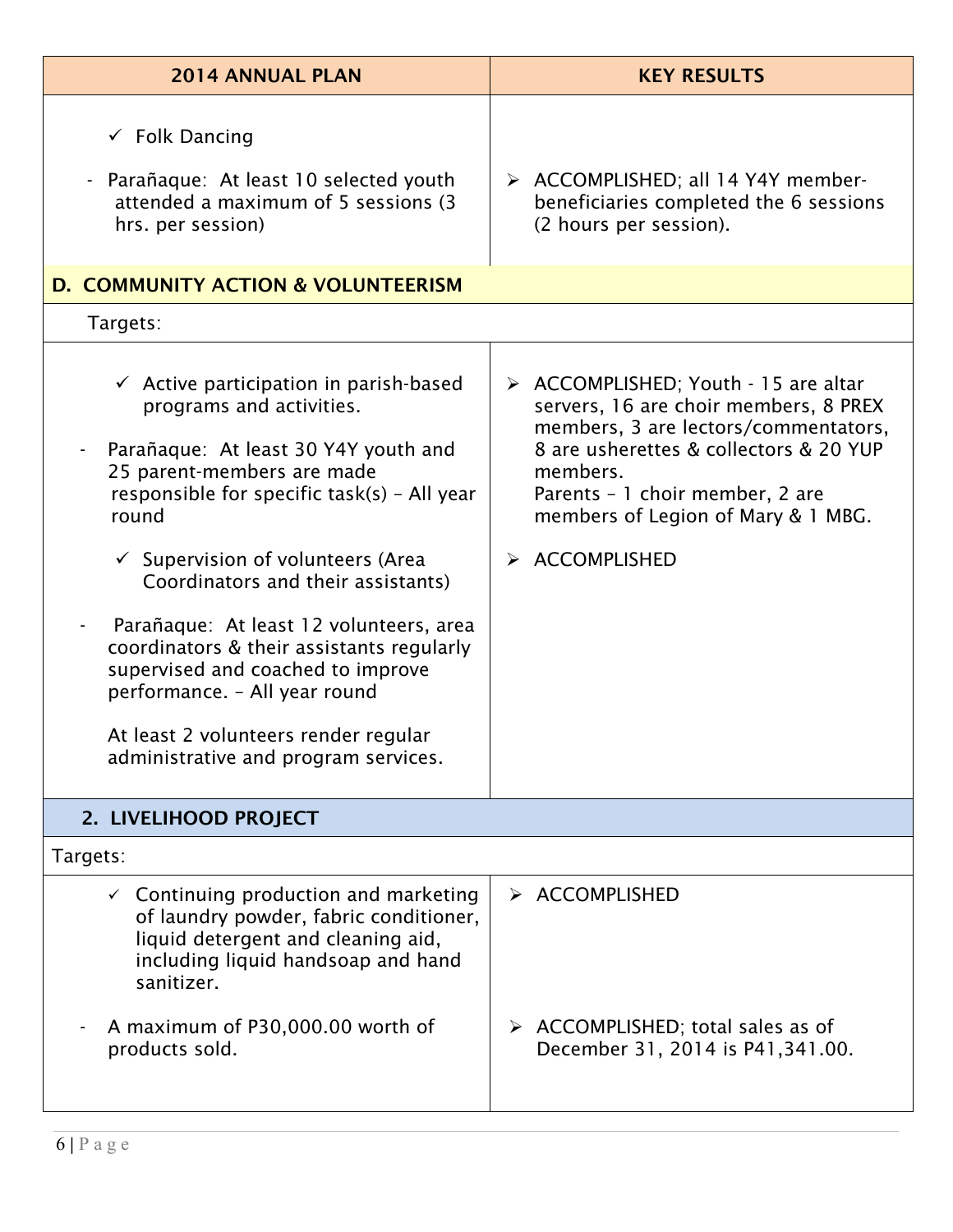| <b>2014 ANNUAL PLAN</b>                                                                                                                                                                                                                                                                                                                                                                                                                     | <b>KEY RESULTS</b>                                                                                                                                                                                                                                                                                                                                                                  |
|---------------------------------------------------------------------------------------------------------------------------------------------------------------------------------------------------------------------------------------------------------------------------------------------------------------------------------------------------------------------------------------------------------------------------------------------|-------------------------------------------------------------------------------------------------------------------------------------------------------------------------------------------------------------------------------------------------------------------------------------------------------------------------------------------------------------------------------------|
| All regular donors and supporters<br>received these products as giveaways in<br>Anniversary and Christmas.                                                                                                                                                                                                                                                                                                                                  | $\triangleright$ ACCOMPLISHED; identified donors and<br>friends of ACE IPI received their<br>anniversary giveaways.                                                                                                                                                                                                                                                                 |
| 3. ADVOCACY & NETWORKING                                                                                                                                                                                                                                                                                                                                                                                                                    |                                                                                                                                                                                                                                                                                                                                                                                     |
| $\checkmark$ Annual Reports and Letters (renewal<br>of sponsorship) to regular donors;<br>Thank-you & Christmas cards from<br>beneficiaries.<br>All Y4Y regular educational program<br>sponsors received these documents:<br>a) Renewal of sponsorship & thank you<br>card - April to May<br>b) Thank-you card - June to July<br>c) Christmas card - December<br>d) Quarterly reports to Pondo ng Pinoy -<br>July, October, January & April | > ACCOMPLISHED; A Special Report 2013,<br>produced and distributed to concerned<br>donors/benefactors together with the<br>letter for renewal of sponsorship and<br>thank-you cards from Y4Y member-<br>beneficiaries.<br>Note: Quarterly reports to Pondo ng<br>Pinoy have not yet been submitted<br>because the proposal for renewal was<br>modified as per request of PnP Curia. |
| $\checkmark$ ACE IPI 8 <sup>th</sup> Anniversary Celebration &<br>Teleconference<br>10 Days Eucharistic celebration and a<br>simple get-together with regular<br>members, donors & members of the<br>board was held (March 4, 2014)                                                                                                                                                                                                         | $\triangleright$ ACCOMPLISHED; a 10-day mass intention<br>was offered for ACE IPI's 8 <sup>th</sup> year<br>anniversary and all Y4Y youth & parents<br>was invited to attend the Mass started<br>on Feb. 22 until Mar. 3 at OLUP.<br>$\triangleright$ Board meeting held as scheduled but<br>ACE IPI-CDO did not participate.                                                       |
| $\checkmark$ Direct Solicitation & Partnerships/Tie-<br>ups<br>Individual donors/sponsors,<br>organizations including Pondo ng Pinoy,<br>JCI Manila, Marian Cenacle Prayer<br>Groups, etc.                                                                                                                                                                                                                                                  | > ACCOMPLISHED; P676,541.25 collection<br>as of December 31, 2014                                                                                                                                                                                                                                                                                                                   |
| Goal: P690,000.00 - Year round<br>$\checkmark$ Submission of project proposal to<br>Dr. David Kenneth Waldman for fund<br>linkage.                                                                                                                                                                                                                                                                                                          | > NOT ACCOMPLISHED; Dr. Waldman did<br>not reply to our email hence project<br>proposal was not submitted.                                                                                                                                                                                                                                                                          |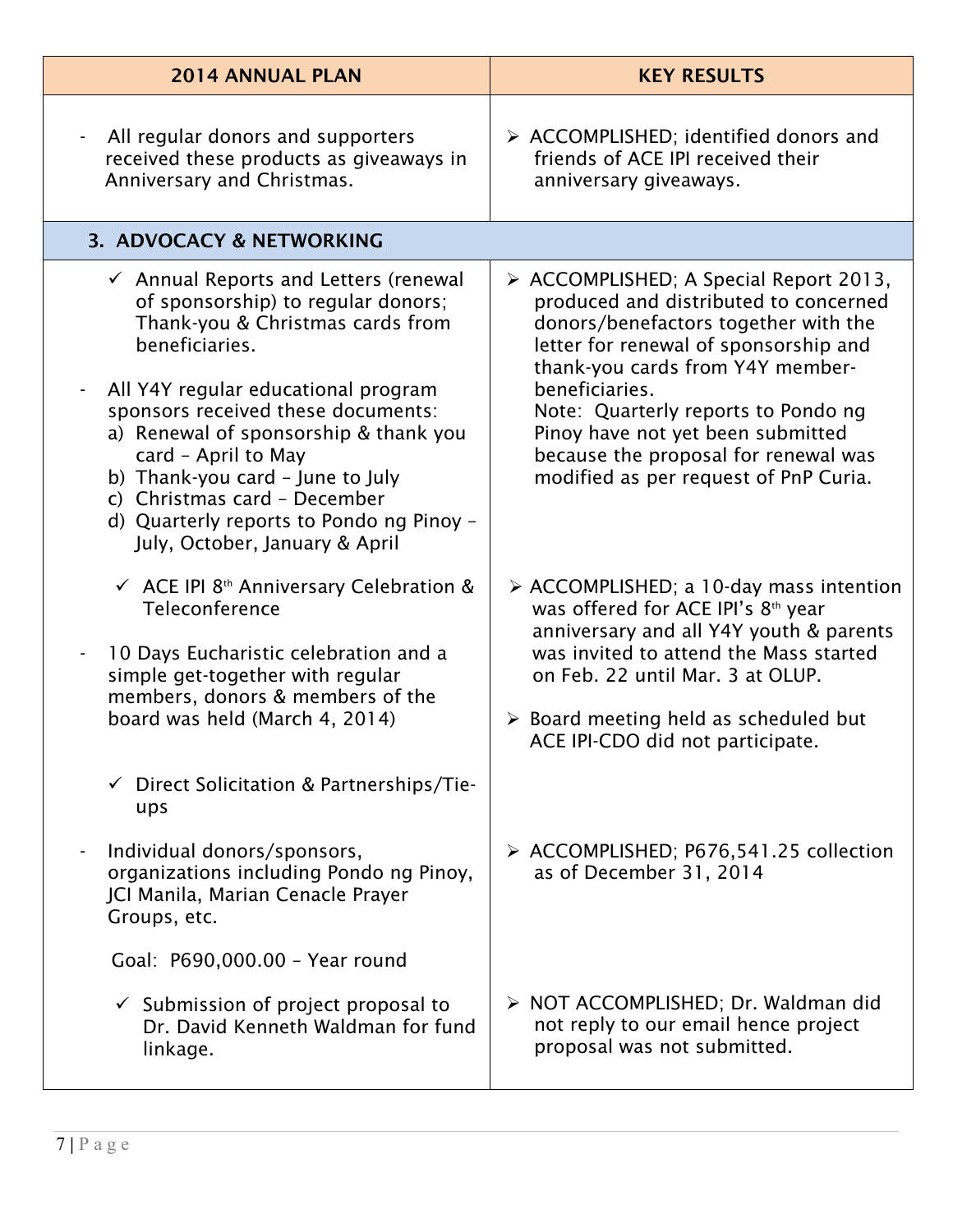| <b>2014 ANNUAL PLAN</b>                                                                                                                                                                                                                                                                                                                                                                         | <b>KEY RESULTS</b>                                                                                                                                                                                                                            |
|-------------------------------------------------------------------------------------------------------------------------------------------------------------------------------------------------------------------------------------------------------------------------------------------------------------------------------------------------------------------------------------------------|-----------------------------------------------------------------------------------------------------------------------------------------------------------------------------------------------------------------------------------------------|
| Project proposal on Y4Y Program,<br>Support for Volunteers &<br>Administrative Cost completed by<br>March to April.<br>$\checkmark$ Network/solicit from friends and<br>interested individuals who are based<br>in foreign & local countries to<br>support administrative cost.<br>Solicitation letters sent all year round.<br>$\qquad \qquad \blacksquare$<br>Goal: P150,000.00 or \$3,333.00 | $\triangleright$ ACCOMPLISHED; P414,386.10 raised as<br>of December 31, 2014.                                                                                                                                                                 |
| 5. OTHER SERVICES/ACTIVITIES:                                                                                                                                                                                                                                                                                                                                                                   |                                                                                                                                                                                                                                               |
| <b>NON-TARGETTED ACTIVITIES:</b><br>$\checkmark$ Visit to the following:<br>a) Perpetual Help Children's Home in<br>Taal, Batangas<br>b) "Ang Tahanan ni Maria", Cavite<br>(for Elders)<br>c) Missionaries of Charity, Antipolo.                                                                                                                                                                | $\triangleright$ ACCOMPLISHED; held last Feb. 14,<br>April 25, & May 16, 2014 respectively,<br>80 abandoned elders, at least 45<br>orphaned children (Children's Home),<br>& 36 abandoned children<br>(Missionaries of Charities) benefitted. |
| 6. ADMINISTRATIVE/OPERATIONS including REPAIRS, MAINTENANCE AND FIXED<br><b>ASSET PURCHASE</b>                                                                                                                                                                                                                                                                                                  |                                                                                                                                                                                                                                               |
| Targets:                                                                                                                                                                                                                                                                                                                                                                                        |                                                                                                                                                                                                                                               |
| $\checkmark$ Filing of all government reportorial<br>and renewal requirements.<br>The GIS to SEC; renewal of Mayor's<br>permit & BIR, the registration including<br>Audited Financial Statements filed on<br>time.<br>$\checkmark$ Recording and filing of<br>documents/data and facilitating<br>program logistics and materials.                                                               | $\triangleright$ ACCOMPLISHED<br>$\triangleright$ ACCOMPLISHED                                                                                                                                                                                |